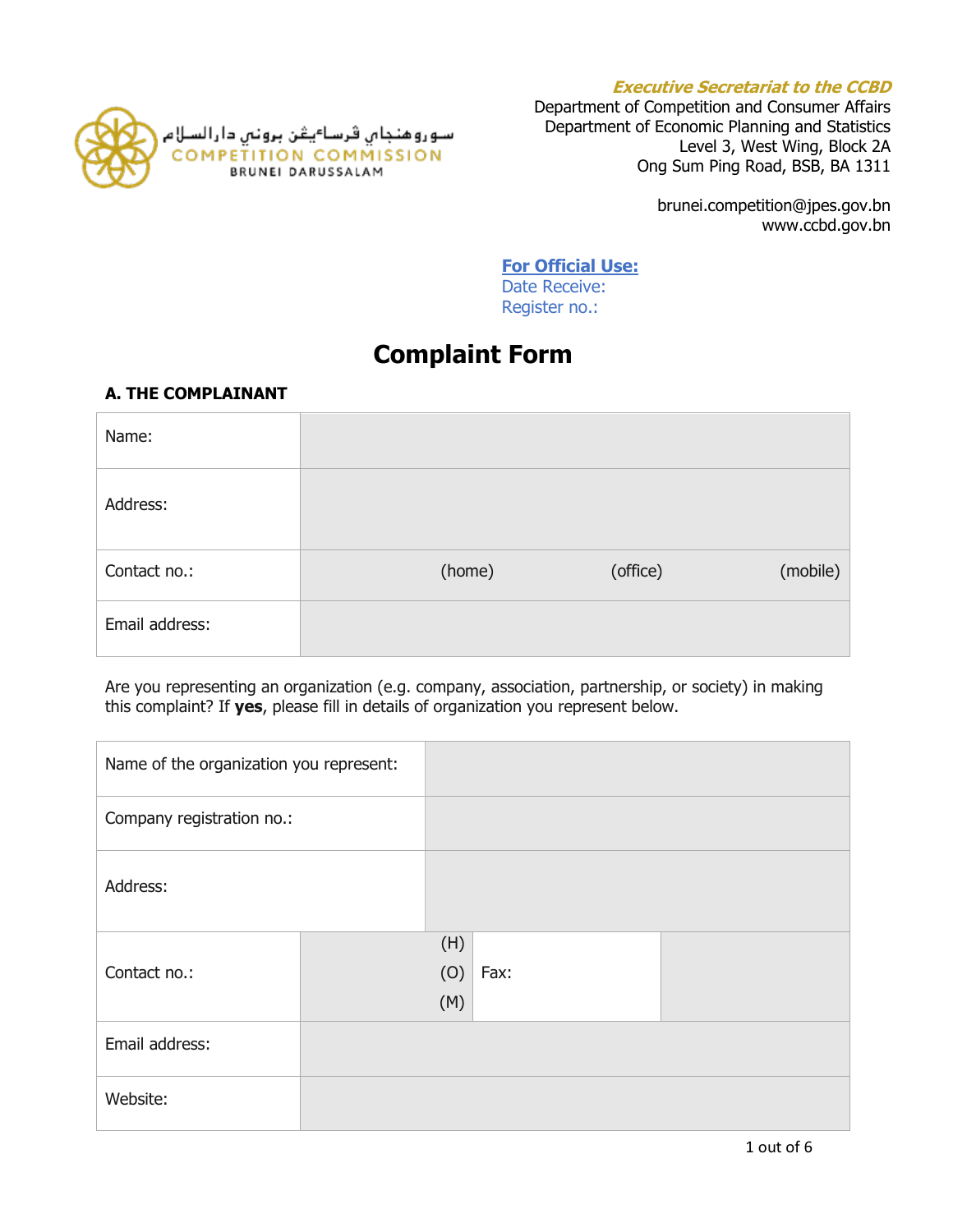\*Please attach letter of authorization proving the representative's authority to act on behalf of the organization.

# **B. WHO IS THE COMPLAINT AGAINST?**

| Name of the organization: |     |      |  |
|---------------------------|-----|------|--|
| Address:                  |     |      |  |
|                           | (H) |      |  |
| Contact no.:              | (O) | Fax: |  |
|                           | (M) |      |  |
| Email address:            |     |      |  |
| Website:                  |     |      |  |

Please describe the principle commercial activities of this organization:

## **C. RELATIONSHIP**

What is your relation with the organization against whom the complaint is made?



For "Others", please specify: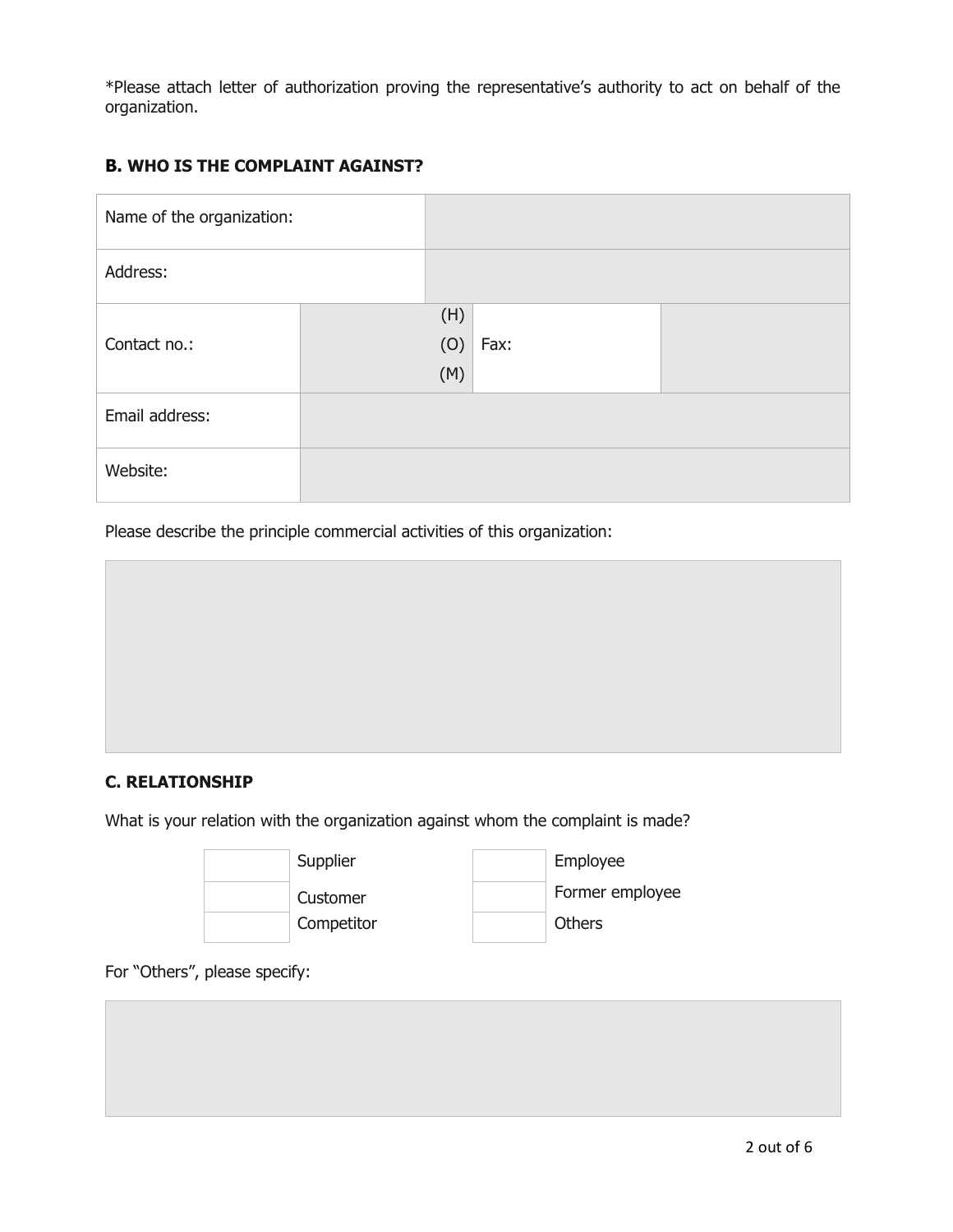## **D. DESCRIPTION OF ANTI-COMPETITIVE ACTIVITY**

Nature of anti-competitive activity complained against:



For "Others", please specify:

What are the goods or services to which the anti-competitive activity relates?

Please describe briefly the anti-competitive activity you are complaining about and explain how it affects you or the organization you are representing.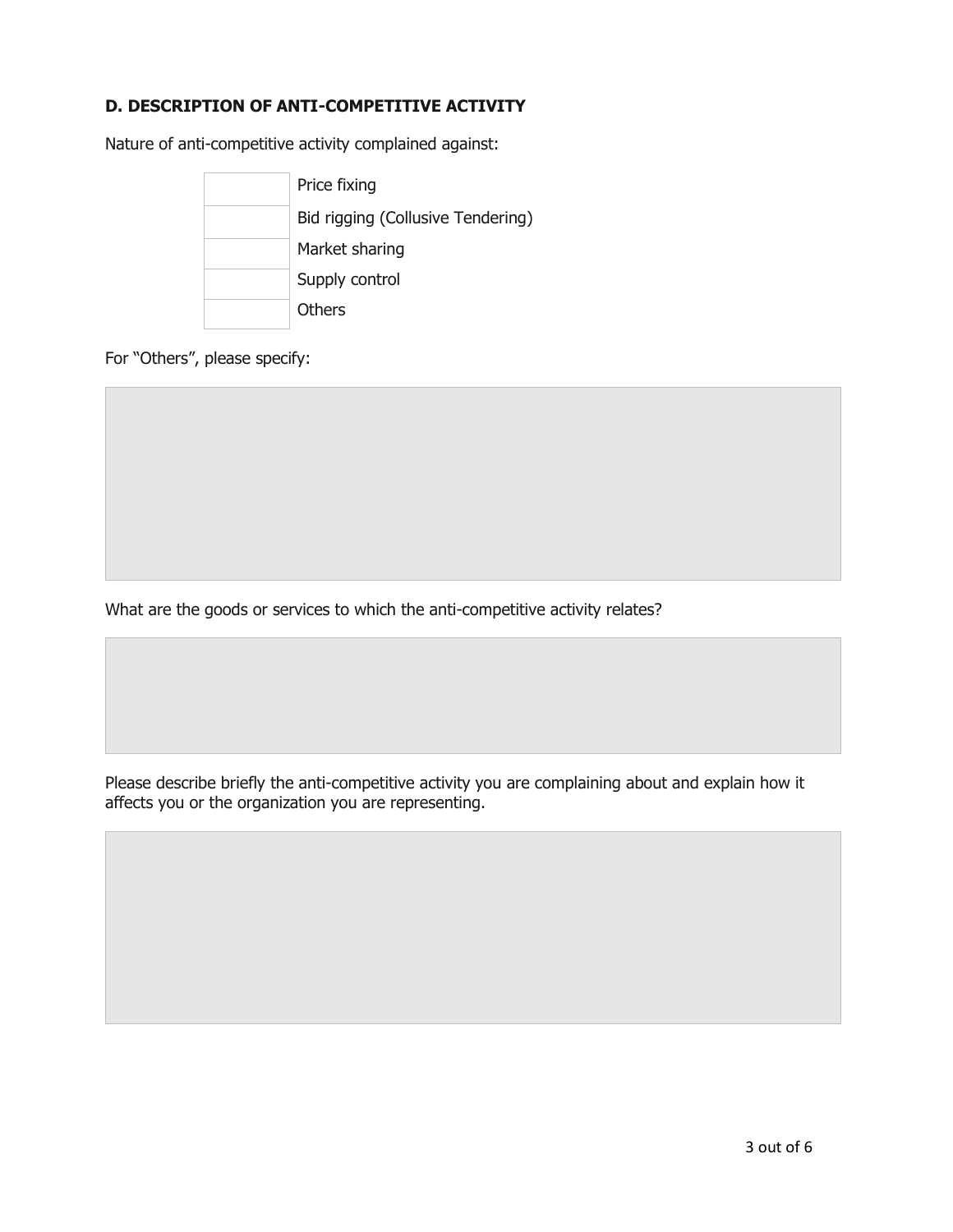Is this anti-competitive activity still continuing?

Yes No

If no, when did this anti-competitive activity end?

Please list all evidence supporting your complaint and attach all relevant documents to this complaint form (e.g. agreements, minutes of meetings, business documents, circulars, correspondence, note of telephone conversation etc)

Clearly identify any confidential information and explain why this information should be treated as confidential

### **E. DETAILS OF OTHER PARTIES WHO MAY BE ABLE TO PROVIDE FURTHER INFORMATION REGARDING THE COMPLAINT**

|                | <b>Contact Details</b> |  |
|----------------|------------------------|--|
|                | Contact no.:           |  |
| Name of Party: | Address:               |  |
|                | Email address:         |  |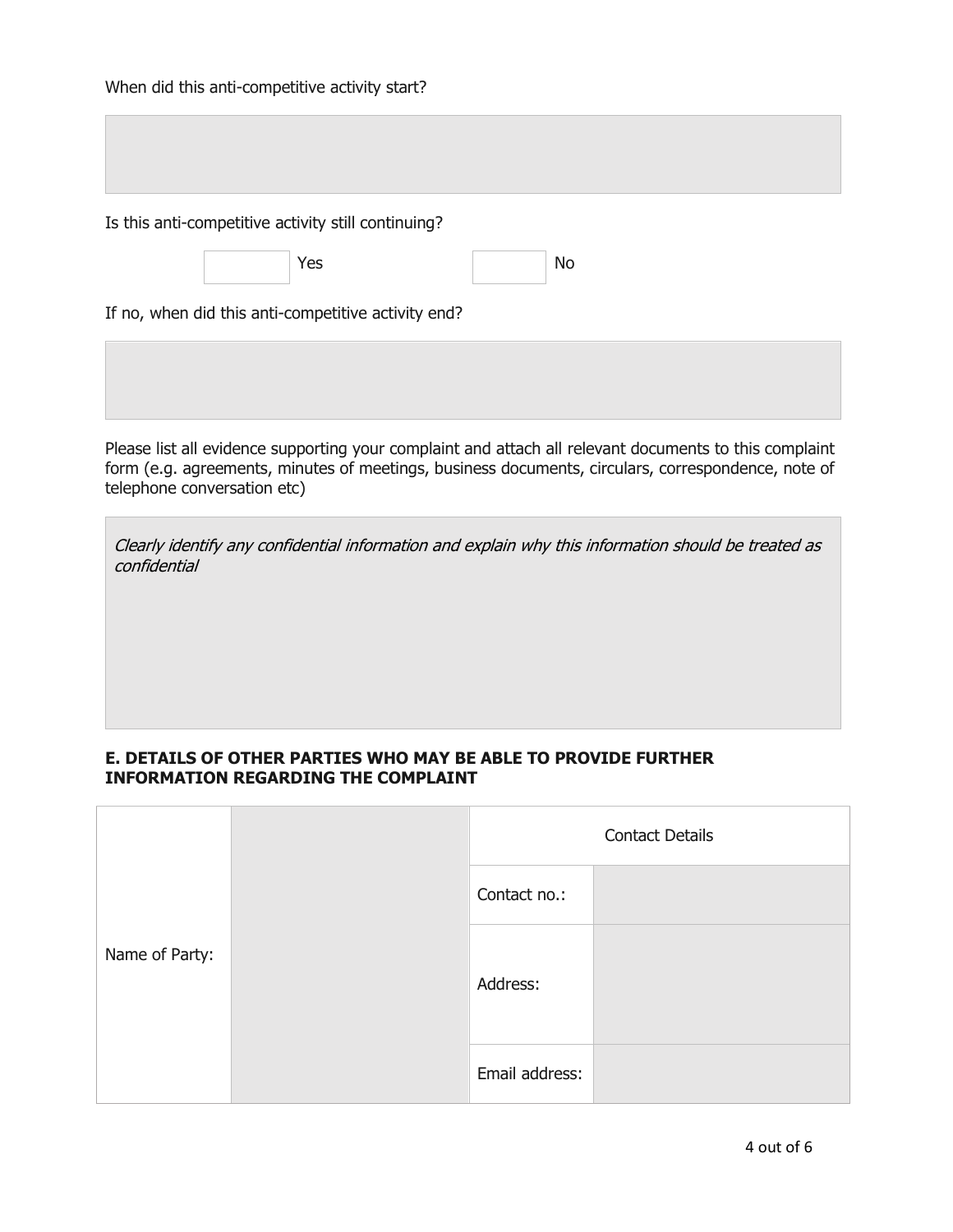| Name of Party: |  | <b>Contact Details</b> |                        |  |
|----------------|--|------------------------|------------------------|--|
|                |  | Contact no.:           |                        |  |
|                |  | Address:               |                        |  |
|                |  | Email address:         |                        |  |
|                |  | <b>Contact Details</b> |                        |  |
|                |  | Contact no.:           |                        |  |
| Name of Party: |  | Address:               |                        |  |
|                |  | Email address:         |                        |  |
| Name of Party: |  |                        | <b>Contact Details</b> |  |
|                |  | Contact no.:           |                        |  |
|                |  | Address:               |                        |  |
|                |  | Email address:         |                        |  |